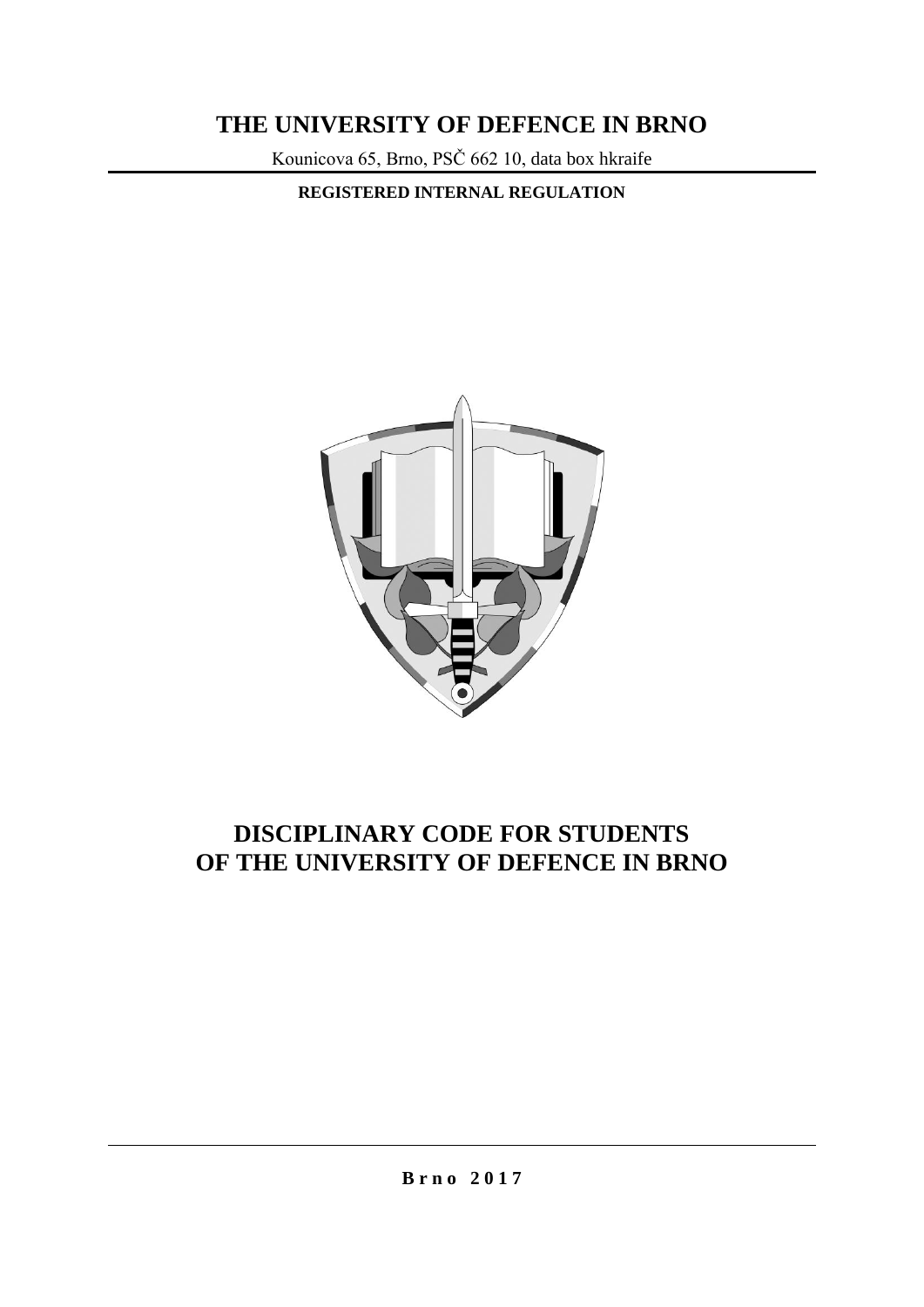## **PART ONE INTRODUCTORY PROVISIONS**

### **Article 1 Introductory Provisions**

- (1) The Disciplinary Code for students of the University of Defence in Brno (hereinafter referred to as the "Code ") is an internal regulation of the University of Defence in Brno (hereinafter referred to as "University") pursuant to Section 17 (1) (Higher Education Act), as amended, and pursuant to Article 25 of the Statute of the University of Defence in Brno.
- (2) The Code defines the infringements of disciplinary rules by University students and the imposition of sanctions for such infringements, and further regulates the details on the consideration of infringements of disciplinary rules of students not enrolled at any of the faculties of the University, details of the imposition of sanctions for such infringements, and disciplinary proceedings with these students.
- (3) Details on the consideration of the infringements of disciplinary rules of students enrolled at some of the faculties of the University, details of the sanctioning of these infringements, and disciplinary procedures with these students are defined in the Disciplinary Code of the Faculty.

#### **PART TWO**

## **INFRINGEMENTS OF DISCIPLINARY RULES OF THE UNIVERSITY STUDENTS AND SANCTIONS**

#### **Article 2**

#### **Infringement of Disciplinary Rules and Sanctions**

- (1) An infringement of disciplinary rules is a violation of the obligations stipulated by the legal regulations or internal regulations of the University and its components.<sup>1</sup>
- (2) The following sanctions may be imposed on the student for an infringement of disciplinary rules<sup>2</sup>:
	- a) admonition,
	- b) conditional expulsion for a set time period and conditions for proving one´s discipline during the period of conditional expulsion,
	- c) expulsion from study.
- (3) The following factors are taken into consideration before the imposition of sanctions: the nature of the conduct which resulted in the infringement; the circumstances of the infringement and its consequences; the extent of fault; and the previous conduct of the student in question and his efforts to remedy the consequences.<sup>3</sup>
- (4) The imposition of sanctions may be waived if the mere consideration of the infringement leads to its correction<sup>4</sup>, mainly in the case of an infringement of disciplinary rules resulting from negligence, or a minor infringement.

 $\overline{a}$ 

<sup>&</sup>lt;sup>1</sup> S. 64 of Act No. 111/1998 Coll., *on Higher Education Institutions and on the Amendment and Supplementation of Other Acts (Higher Education Act)*, as amended.

 $2^{2}$  S. 65 (1) of the Higher Education Act.

<sup>&</sup>lt;sup>3</sup> S. 65 (3) of the Higher Education Act.

<sup>&</sup>lt;sup>4</sup> S. 65 (2) of the Higher Education Act.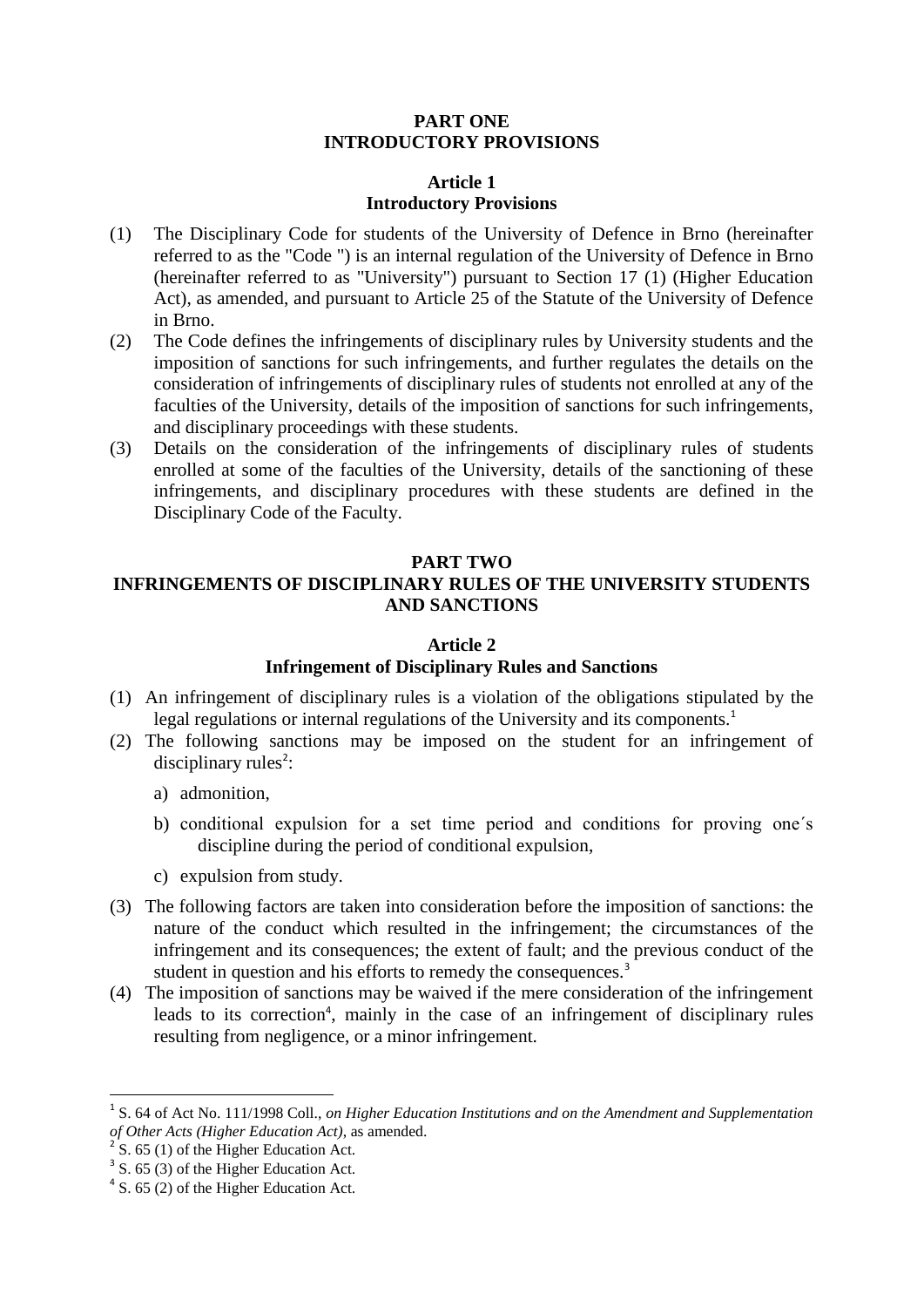- (5) An admonition may be issued only for an infringement resulting from negligence or for a minor infringement.
- (6) The sanction of expulsion from study may be imposed only for a serious and intentional infringement of disciplinary rules. The sanction of conditional expulsion may be imposed only if the conditions for the expulsion from study were fulfilled but the infringement was not committed in a most contemptible way, and if the student has shown repentance and can reasonably be expected not to commit a serious infringement in the future. The failure to meet other student's obligation in relation to studies as prescribed by the university's internal regulations or by the internal regulations of the relevant faculty without the reasons for special consideration is always considered to be a serious intentional disciplinary offense.
- (7) The period of conditional expulsion and conditions therefor are determined according to the seriousness of the infringement of disciplinary rules; the period is not shorter than six months or longer than five years.
- (8) If the student fulfils the set conditions within the period of conditional expulsion, the Rector decides that he has improved his behaviour; in the contrary case, the Rector decides that the sanction of expulsion from study will be applied, even during the course of the conditional expulsion. If the dean fails to make a decision within 30 days of the lapse of the period of conditional expulsion under the preceding sentence, the student is deemed to have improved his behaviour.
- (9) If a student commits a further infringement of disciplinary rules during the period of conditional expulsion, he will be expelled from the study.
- (10) The admonition is either non-public and is only announced to a student or is public and is published for 30 days on the University's website.
- (11) The sanction of conditional expulsion from studies and expulsion from studies is always public is published for 30 days on the University's website.

#### **PART THREE**

# **DISCIPLINARY PROCESSINGS OF THE STUDENT NOT ENROLLED AT ANY FACULTY OF THE UNIVERSITY**

## **Article 3 Disciplinary Board**

- (1) Any accusation of an infringement of disciplinary rules is considered by the Disciplinary Board of the faculty<sup>5</sup> (hereinafter referred to as "the Board").
- (2) The members and alternate members of the Board are appointed and dismissed by the Rector from among the members of the academic community of the University, subject to the prior approval of the Academic Senate of the University<sup>6</sup>.
- (3) The Board has at least six members. Half of the members are students<sup>7</sup>. Two members of the academic staff and two students are the alternate members. The Board elects the chairperson from among its members.
- (4) The term of office of the members of the Board shall be two years.
- (5) Members and alternate members must participate in those sessions of the Board to which they are invited.

If it is known that a member of the Board is not able to participate in a session, the chairperson invites the appropriate alternate member so that the parity of composition of

**.** 

 $5$  S. 13 (3) of the Higher Education Act.

 $6$  S. 9 (1) (f) of the Higher Education Act.

 $<sup>7</sup>$  S. 13 (1) of the Higher Education Act.</sup>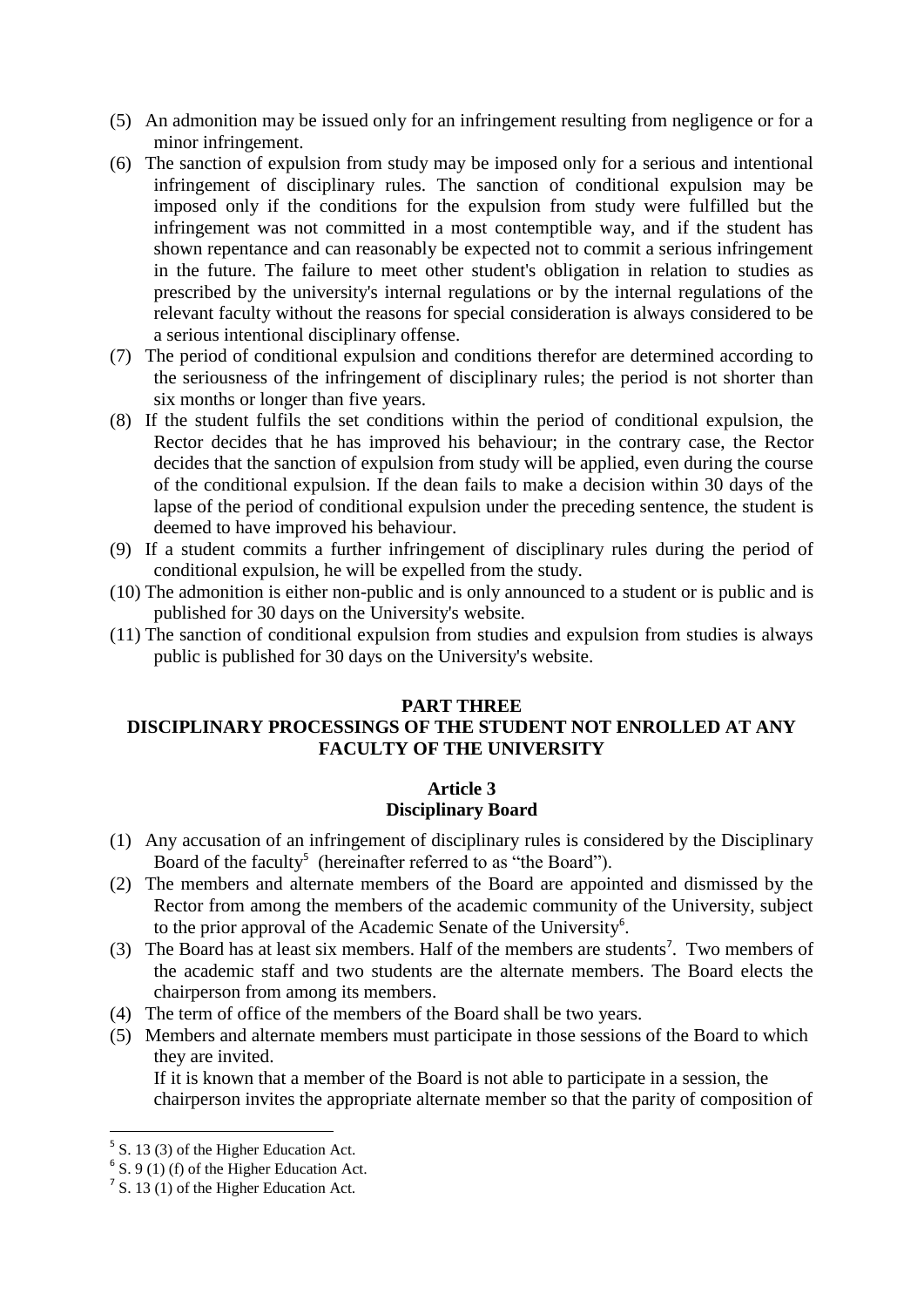the Board is preserved. Such an alternate member has the rights and duties of a member of the Board at a session to which he has been invited.

- (6) The session of the Board is presided over by its chairperson, in his absence, by a member of the Board appointed by the chairperson.
- (7) The rector decides to exclude the chairman of the commission. In this case, the Commission shall elect from among its members for this meeting of the Chairperson. A member of the Board suspected of bias in relation to the case or to the student suspected of committing a disciplinary offense or to a person representing him or to any other circumstances, shall be expelled from the session of the Board. The chairperson of the Board shall decide on the expulsion of a member of the Board suspected of bias on the basis of the notification of the person who is a member of the Board or a person from the academic community who will draw attention to the possible bias of the Board member. The Rector shall decide on the expulsion of the chairperson of the Board. In this case, the Board shall for this particular session elect the chairperson from among its members.
- (8) Only the members of the Board, or the registrar designated by the chairperson of the Board, may be present during consideration and voting.
- (9) The Board decides in the given order:
	- a) the guilt and whether it was through negligence or intention,
	- b) whether to impose a sanction,
	- c) the type of sanction.
- (10) In the case of voting pursuant to paragraph 9 (c), the Board first votes on the sanction of expulsion from study. In the case of the sanction of conditional expulsion from study, the Board votes on the period and conditions of conditional expulsion.
- (11) The Board has a quorum if a majority of its members is present subject to parity. Each member of the Board must vote. A resolution of the Board is passed if a majority of present members vote for it.
- (12) If the Board fails to reach a decision:
	- a) that the student is guilty, it proposes to the Rector to discontinue the proceedings,
	- b) that a sanction will be imposed, it proposes to the Rector to waive the imposition of a sanction,
	- c) to impose the sanction of expulsion from study, it votes on the imposition of sanction of conditional expulsion from study,
	- d) to impose the sanction of conditional expulsion from study, it proposes to the Rector to impose the sanction of admonition on the student.
- (13) A record is made of the sessions and voting of the Board. Documentation on individual disciplinary cases is conducted by the chairperson of the Board.

## **Article 4**

## **Commencement of Disciplinary Proceedings**

- (1) Disciplinary proceedings are initiated by the Board on the proposal of the Rector<sup>8</sup> .
- (2) The Rector's proposal must contain the description of the act, including the evidence upon which the proposal relies, and the reasons for which the act is considered to be an infringement of disciplinary rules.

<sup>&</sup>lt;sup>8</sup> S. 69 (1) of the Higher Education Act.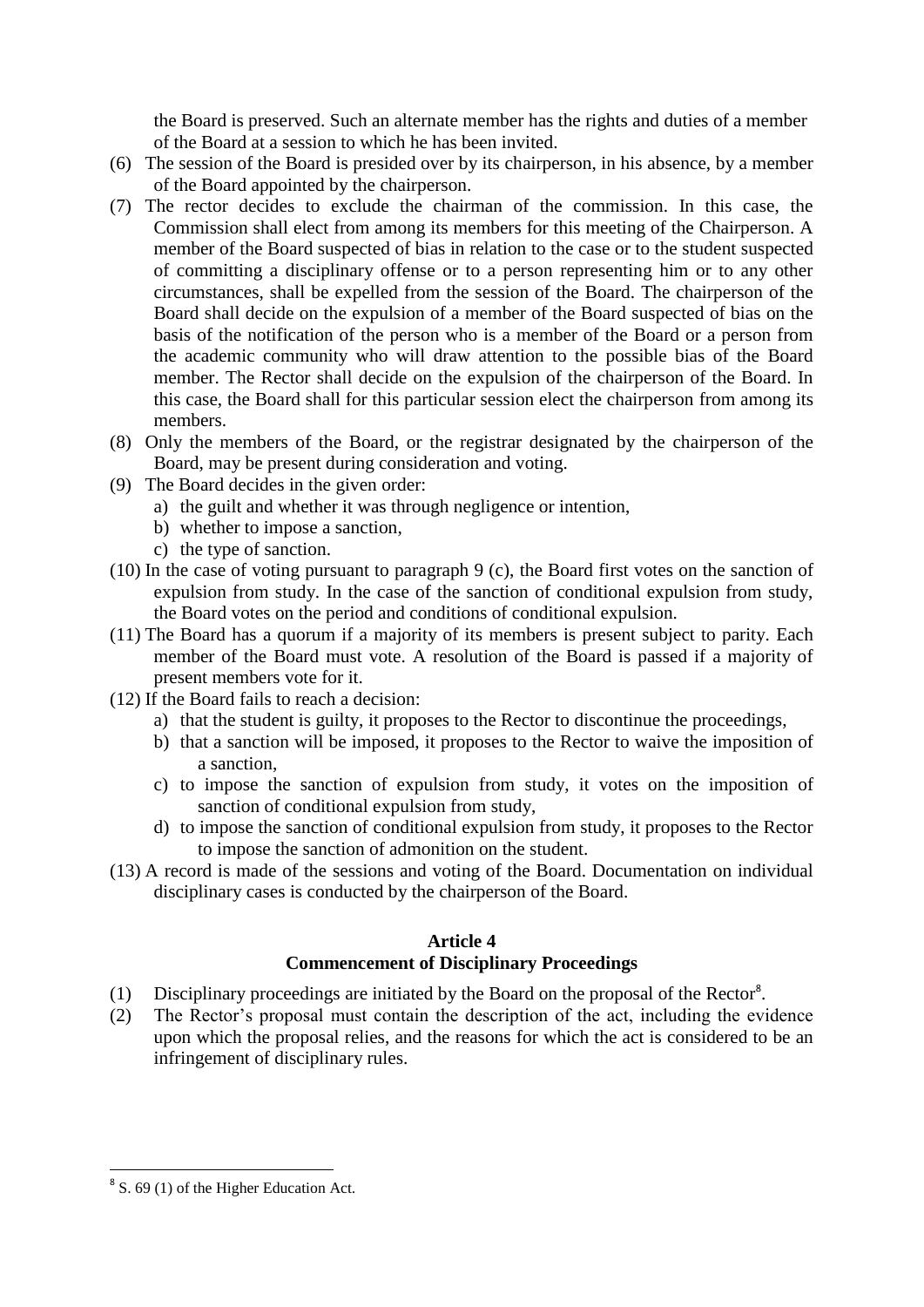#### **Article 5**

## **Consideration of the Proposal and Decision in Disciplinary Proceedings**

- (1) The chairperson of the Board convenes a session of the Board immediately upon commencement of the disciplinary proceedings.
- (2) The student must be invited to every session of the Board.
- (3) With the exception of discussions and voting, the accused student has the right to be present at the sessions of the Board, as well as to offer and submit evidence, express his opinion on all documents considered, inspect written documents and, with the exception of records of voting, inspect written minutes of sessions of the Board, and take extracts from them.
- (4) The Board may resolve to act when the student is not present only if neither the accused nor his chosen representative has appeared at a session without any justification. Justification must be in writing and must be delivered to the chairperson of the Board not later than on the date of the session of the Board.
- (5) If a situation arises which makes the consideration of an infringement of disciplinary rules under section 66 of the Higher Education Act impossible, the Rector discontinues the proceedings.
- (6) If it becomes apparent that no infringement of disciplinary rules was committed, or if the Board fails to prove that an infringement of disciplinary rules was committed by the student, or if the person ceased to be a student, the disciplinary proceedings are discontinued.<sup>9</sup>
- (7) If the Rector believes it to be necessary for due clarification of the case, he may refer the case back to the Board for further examination, stating his reasons in written form, before he issues a decision.
- (8) The Rector may:
	- a) impose the sanction proposed by the Board,
	- b) impose a milder sanction; or
	- c) waive the imposition of a sanction.

### **PART FOUR SPECIAL, TRANSITIONAL AND FINAL PROVISIONS**

#### **Article 6 Special Provisions**

- (1) If the student is enrolled at more than one faculty or at a faculty and university, disciplinary proceedings concerning the same case may be held only at one of them. Disciplinary proceedings are held at the university or faculty where disciplinary proceedings started earlier.
- (2) Decisions on the rights and duties of students are governed by the Administrative Procedure Code<sup>10</sup> with the derogations stipulated by the Higher Education Act.

<sup>&</sup>lt;sup>9</sup> S. 69 (2) of the Higher Education Act.

<sup>10</sup> Act No. 500/2004 Coll., The Administrative Procedure Code, as amended.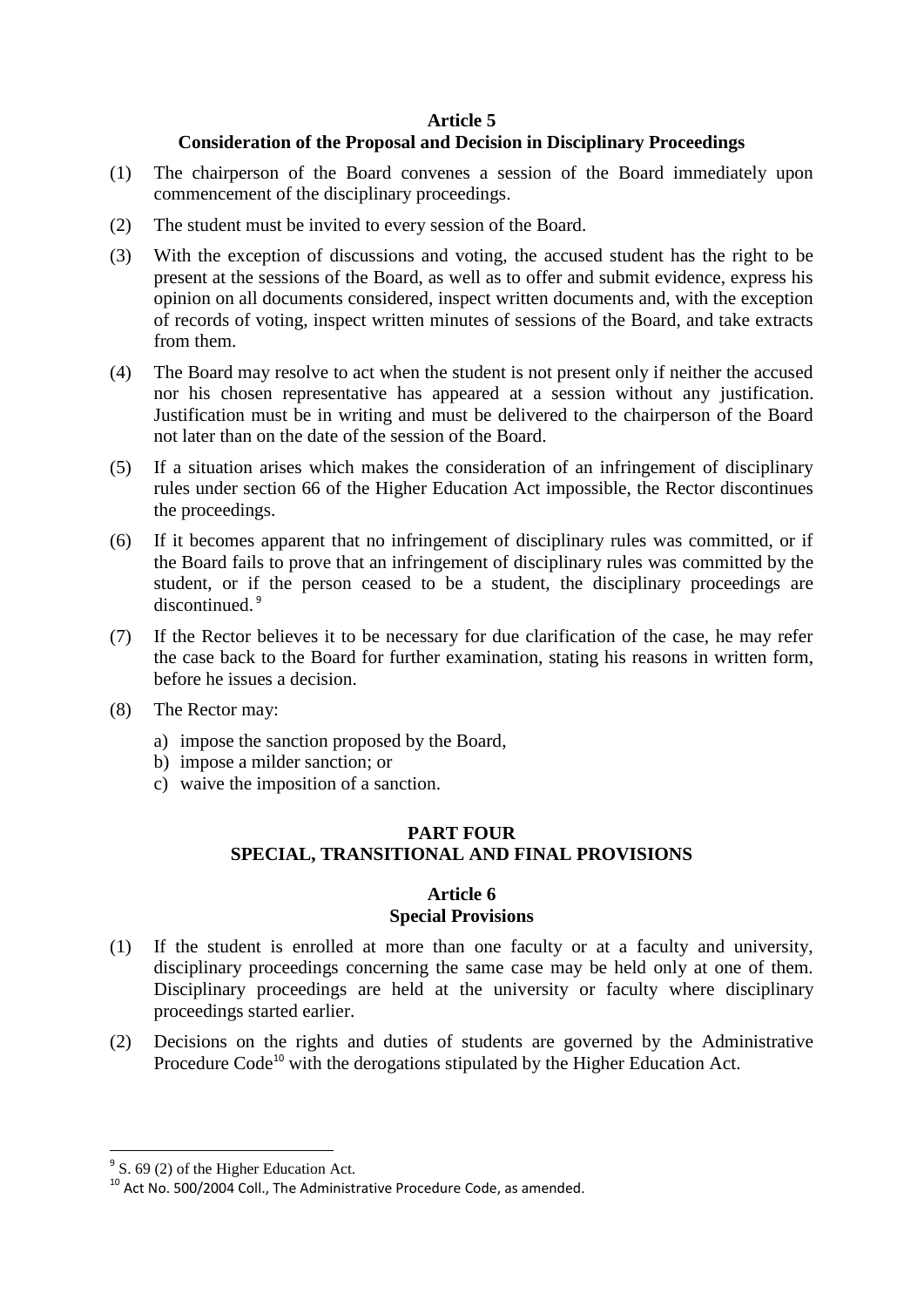# **Article 7 Transitional Provisions**

- (1) The members of the Board appointed before the legal effect of this Code shall be considered as members of the Board under this Code; the term of office of the members of the Board shall also include the term of membership before the legal effect of this Code.
- (2) Proceedings started before the legal effect of this Code will be completed under this Code.

# **Article 8 Final Provisions**

- (1) The Student Disciplinary Code of the University of Defence, registered on April 26, 2007, as amended, is hereby repealed.
- (2) The Code was approved by the Academic Senate of the University on June 13, 2017.
- (3) The Code comes into force on the date of registration by the Ministry of Defence<sup>11</sup>.

signed signed signed

Chairman of the Academic Senate of the University

prof. MUDr. Jiří KASSA, CSc. brig. gen. prof. Ing. Bohuslav PŘIKRYL, Ph.D. Rector

**<sup>.</sup>**  $11$  S. 95 (8) (a) of the Higher Education Act.